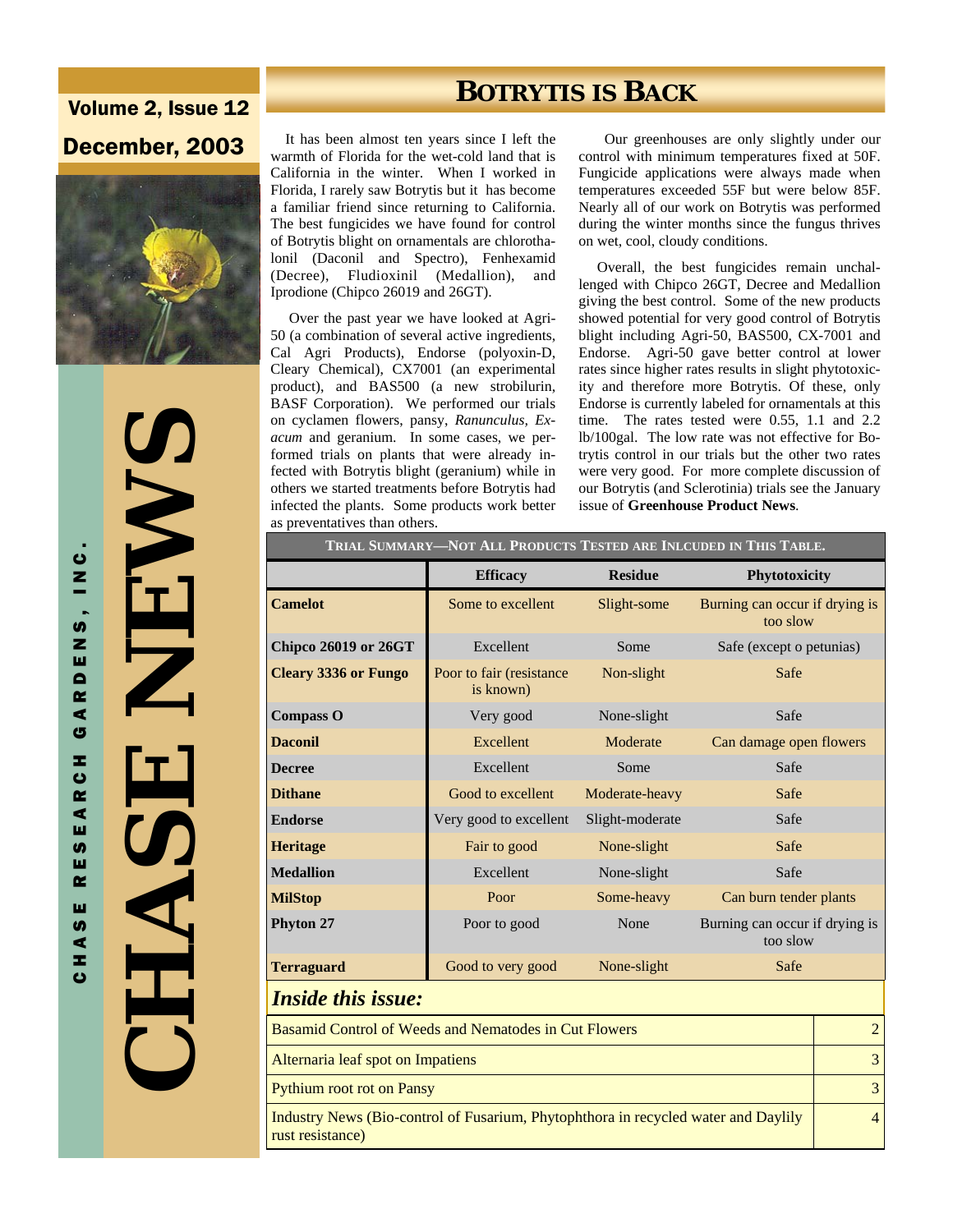### **BASAMID CONTROL OF WEEDS AND NEMATODES IN CUT FLOWERS**

 Over the past two years, we have been working with California researchers and growers on methyl bromide alternatives for control of pests in field-grown and greenhouse-grown cut flowers and bulbs like Ranunculus, Gladiolus, Liatris, Freesia, Delphinium and Calla lily. The primary problems all of these crops face is weed control. Although there are a number of effective herbicides they are not safe after the crop is planted and do nothing to reduce crop carry over typical of many bulb-cormrhizome produced flowers. Pathogens like *Fusarium, Sclerotinia, Pythium* and *Xanthomonas* can also be problems when methyl bromide is not used. Although nematodes are considered key pests, few trials with field populations of nematodes like root knot or lesion have been conducted.

 An opportunity to test Basamid (dazomet) for nematode control occurred in the central coast area on a field of riceflower infested with root knot nematode (*Meloidogyne* sp.). A small plot trial was designed to test efficacy of Basamid applied in two different methods, each sealed with either tarp or water.

#### **Treatments**

- A. Untreated control
- B. Basamid-450 lbs/acre incorporated, 100 top-dressed-water sealed
- C. Basamid-450 lbs/acre incorporated, 100 top-dressed-tarp sealed
- D. Basamid-550 lbs/acre incorporated, water sealed
- E. Basamid-550 lbs/acre incorporated, tarp sealed

 Basamid was applied by hand to 100 square foot plots and then roto-tilled to a depth of 8-12 inches. They were immediately sealed with either plastic tarp or water for a period of 7 days.

 Soil samples were collected before treatment from each plot and again 3 weeks after treatment. All nematodes (parasitic and free-living) were evaluated but we have concentrated on root knot nematode counts since symptoms on the rice flower were typical of that pest. After treatment we also counted numbers of grassy, broadleaf and iceplant weed seedlings. Two-square foot sub-plots were counted in each replicate plot. Finally, the trial was planted with snapdragon plugs as a bioassay. Eight weeks after they were planted, their vigor was recorded to determine treatment effects.

 We found that none of the Basamid treatments resulted in any decrease in population of juvenile root knot nematodes compared to the control. The nematodes were clustered around the original planting of rice flower. As they were planted on 5 ft centers and the plots were only 20 feet long it was possible for one plot to have a high concentration of nematodes while the next had a very low concentration. Soil samples were accumulated by massing 10 randomly selected cores in each plot. This trial really demonstrated the need to sample plots before and after treatment in natural infestations of nematodes.

 Since nematode control did not occur it would be easy to assume that the Basamid was not effectively applied. However, the weeds data clearly shows that the Basamid was very effective in controlling all of the



One of the Basamid split application water sealed plots is shown above (plot starts at the stakes). The green patch to the left shows part of one of the untreated control plots.

categories of weeds we evaluated. The water seal was slightly less effective than the plastic tarp but statistically they were equivalent. Finally, populations of *Pythium* spp. Were effectively reduced with all four of the Basamid treatments.

 This trial shows the high degree of weed control of Basamid applied in two methods and sealed with water or plastic tarp. Pythium was also controlled but root knot nematodes were not in this trial. Further trials with Basamid may be needed to determine whether it can effectively control other nematodes in cut flower and bulb production in California.

 Special thanks to All Season Flowers in Nipomo, CA for hosting the trial and of course BASF Corporation and the California Cut Flower Commission for funding. In addition, thanks to Dr. Jim Gerik (USDA-Fresno) for all of his technical and non-technical assistance.

**Effect of Basamid treatments on grass and broad-leaf weeds, juvenile female root knot nematode and Pythium populations in a field-grown cut flower crop.** 

| <b>Treatment</b>                                                                                     | Rate/acre-seal      | $#$ grass      | $#$ broad-leaf    | Pre-trt # nemas per<br>500 cc soil | Post-trt # nemas per<br>500 cc soil | # Pythium<br>colonies |  |
|------------------------------------------------------------------------------------------------------|---------------------|----------------|-------------------|------------------------------------|-------------------------------------|-----------------------|--|
| Control                                                                                              | $---$               | $11.9$ ab      | 10.4 <sub>b</sub> | 57 a                               | 87 a                                | 11                    |  |
| Basamid                                                                                              | $450/100$ lbs-water | 1.4a           | 0.7a              | 98 a                               | 57 a                                | $\Omega$              |  |
| <b>Basamid</b>                                                                                       | $450/100$ lbs-tarp  | 0 <sub>a</sub> | 0a                | 65a                                | 70a                                 |                       |  |
| Basamid                                                                                              | 550 lbs-water       | 2.2a           | 0.9a              | 52 a                               | 57 a                                | $\Omega$              |  |
| Basamid                                                                                              | 550 lbs-tarp        | 0 <sub>a</sub> | 0a                | 22a                                | 44a                                 | $\Omega$              |  |
| Numbers in the same column followed by the same letter were not significantly different using ANOVA. |                     |                |                   |                                    |                                     |                       |  |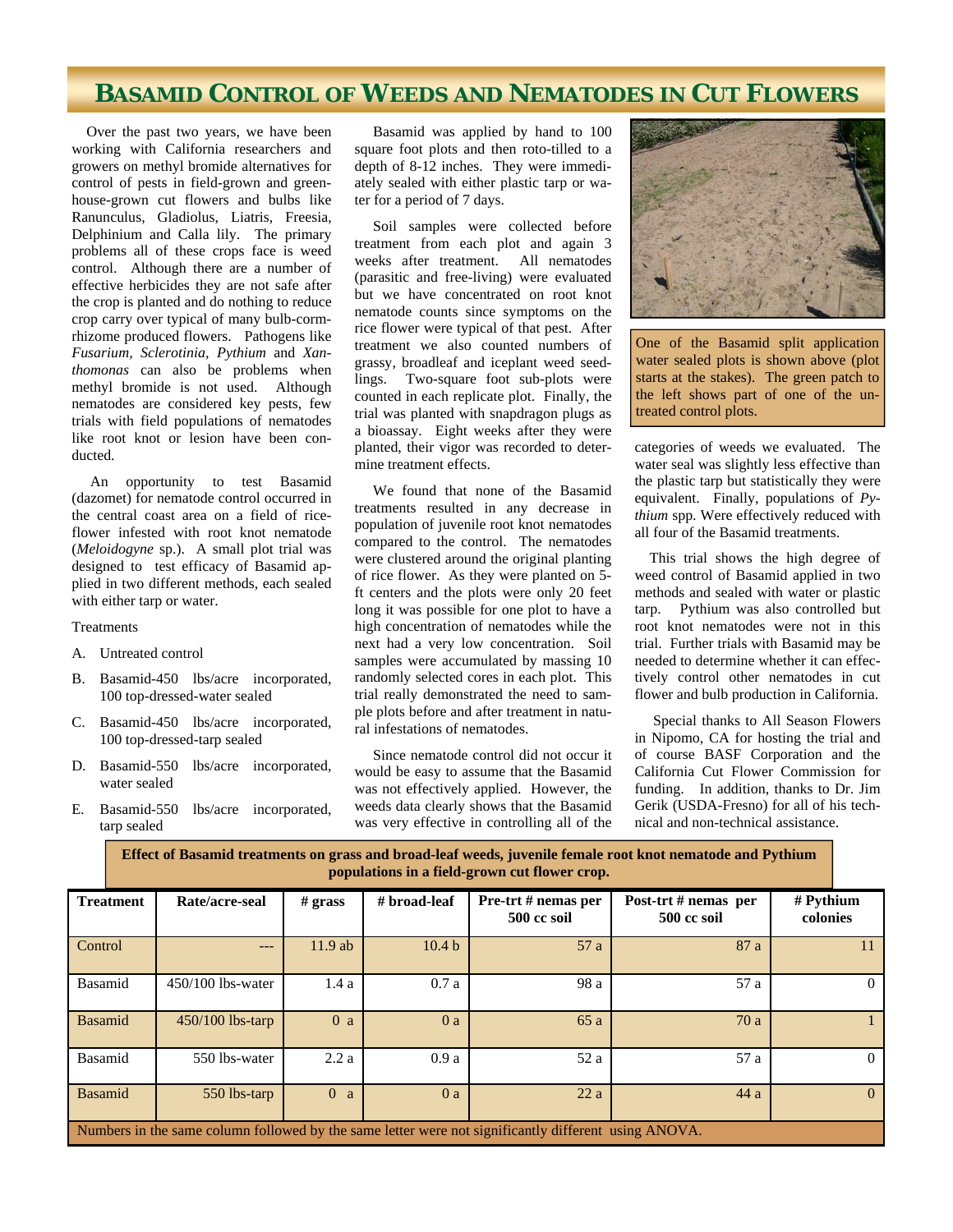# **ALTERNARIA LEAF SPOT ON IMPATIENS**

 We have been struggling to complete a trial on Alternaria for the past year with little success. Finally, last month, we obtained some new isolates of *Alternaria* sp. from impatiens and started a trial immediately. The plants were treated with the fungicides once before inoculation and then twice more on a weekly schedule afterward. Spots started to appear about 1 week after inoculation.

 Treatments included two experimental formulations of chlorothalonil (Exp-1 and Exp-2), three rates of the bio-fungicide, Rhapsody (1, 1.5 and 2%), and formulations of iprodione (Chipco 26019 50W-16 oz/100 gal and Chipco 26GT-32 oz/100 gal). The graph below to the left shows the number of spots on leaves and flowers on December 1.

 The chlorothalonil formulations caused phytotoxicity and had a very slight residue. Rhapdosy was safe and had no visible residue at the rates tested. Finally, the iprodione products were safe in this test but the 50W form left a sight-moderate residue while the 26GT left no visible residue.

 Efficacy was excellent with both experimental forms of chlorothalonil as we expected from previous experiences with Daconil. Iprodione forms were also excellent at preventing Alternaria leaf and flower spot in this trial. Rhapsody was ineffective in controlling Alternaria on impatiens at the rates tested here.



## **PYTHIUM ROOT ROT ON PANSY**

 Pythium remains one of the most common ornamental diseases occurring on most bedding plants, nursery crops and foliage plants. The disease often escapes notice until nearing crop completion. The symptoms cab be as simple as stunting, but root and stem rot and even blighting of foliage can occur. On pansies I have seen a severe and rapid blight occur but most recently we have been working with a slow decline related only to root rot.

 In September, we started a new trial on control of Pythium root rot on pansy. 'Crown Blue' plugs were established in 3.5 inch pots containing Sunshine Mix No. 1 and topdressed with Osmocote Plus 15-9- 12. They were drenched on 26 September and again 4 weeks later. Treatments included Ranman (an experimental fungicide) at 0.75, 1.5 and 3 oz/100 gal, Terrazole 35W (6 oz/100 gal), PlantShield HC (4 oz/100 gal), Subdue Maxx (1 oz/100 gal) and Aliette 80WDG (16 oz/100 gal). Plants were inoculated with the pathogen three days after the first drench.

 Symptoms of wilt and stunting started to appear about a month after

inoculation. Top grade was best on plants treated with the 3 oz rate of Ranman (equal to the noninoculated control) and Subdue Maxx. Only lantShield failed to give a good top grade at this time.

 We completed the trial on 7 November when we rated healthy roots on each plant and recorded the fresh weight of plant tops. It was interesting that only Subdue Maxx treated plants had roots of the same quality as the noninoculated controls. In contrast, top growth was good on all Ranman treatments, Subdue Maxx and Aliette (graph to the right). Terrazole and PlantShield gave some increase in top growth compared to the inoculated control but they were not as good as the Ranman, Subdue Maxx or Aliette treatments.

 This is the first times I have seen a good response in top growth without good root growth. Usually the reverse happens with no apparent damage to tops but poor roots hiding below ground. This shows the difficulty of determining crop health without checking roots as well as tops. Don't wait for a customer to notice problems. Check roots on your crops often.



#### **FRESH WEIGHT OF PLANT TOPS (GRAMS).**